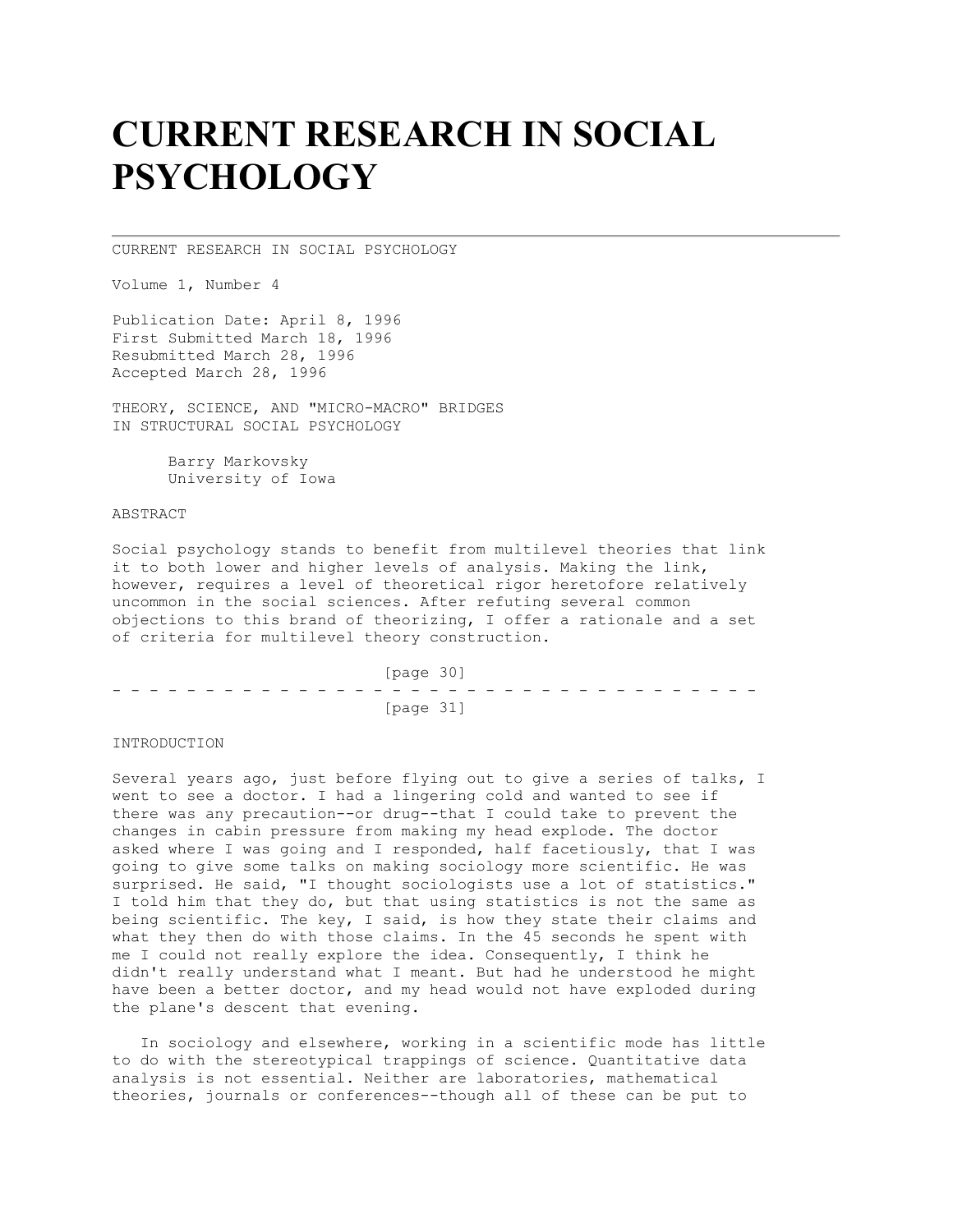good use. If there is an essence to science, it lies in how we express our claims and in what happens to them as a result of that expression.

 There is now an emerging body of perspectives and theories that some of us have dubbed "structural social psychology" (Lawler, Ridgeway and Markovsky 1993). It is bursting with potential, and will have some sort of a life span whether or not its proponents operate scientifically. Here, however, I will argue that the quality of that life will be compromised if we do not devote special attention to the expression of claims and to how those expressions are treated. In other words, the integrative, multilevel approach that is implied by the label "structural social psychology" is even more subject to pitfalls of pseudo-scientific temptations than less integrative, single-level approaches.

## PSEUDO-CRITICISMS

To anticipate some familiar criticisms, I want to first emphasize that it is neither arrogant nor fetishistic to argue this position. On the contrary, most sociologists who adopt scientifically rigorous methods tend to be very modest. They know that they cannot accept credit for inventing their approach and that their work is but a fine thread in a very broad fabric. Furthermore, it seems that some formal theorists become more concerned with building theoretical castles in the air than with explaining empirical phenomena. However, much too frequently we see reviewers and critics tarring any formal theory with this same brush, even those associated with long-standing programs of empirical research.

|  | [page 31] |  |  |  |  |  |  |  |  |  |  |  |           |  |  |  |  |  |  |  |  |  |  |  |  |  |  |  |
|--|-----------|--|--|--|--|--|--|--|--|--|--|--|-----------|--|--|--|--|--|--|--|--|--|--|--|--|--|--|--|
|  |           |  |  |  |  |  |  |  |  |  |  |  |           |  |  |  |  |  |  |  |  |  |  |  |  |  |  |  |
|  |           |  |  |  |  |  |  |  |  |  |  |  | [page 32] |  |  |  |  |  |  |  |  |  |  |  |  |  |  |  |

 Second, the position is not narrow. On the contrary, it is boundless. Narrowness would imply that it rules out too much. But what actually gets ruled out includes claims that cannot be tested; claims that can be tested, but have failed to survive empirical tests; and claims that contain self-contradictions, ambiguities, or invalid arguments. In short, we exclude the untestable, the false and the fuzzy. There are actually very few substantive interests in our field that are outside the realm of scientific inquiry. So the approach is not narrow in that sense.

 The narrowness critique is also leveled at issues of argumentation. We hear that adopting rigorous theoretical language precludes important issues such as human reflexivity, capriciousness, and other ethereal qualities. This is patently false. Rigor only demands that the theorist states defining properties for concepts such as reflexivity and capriciousness and that he or she provides statements relating these terms to others in the theory. Also, if reflexivity and capriciousness do not matter for a particular theoretical purpose, then there is no obligation that they be in the theory, even if they happen to be universal human qualities.

 Another facet of the narrowness critique is that scientific standards demand too much of sociological arguments, and thereby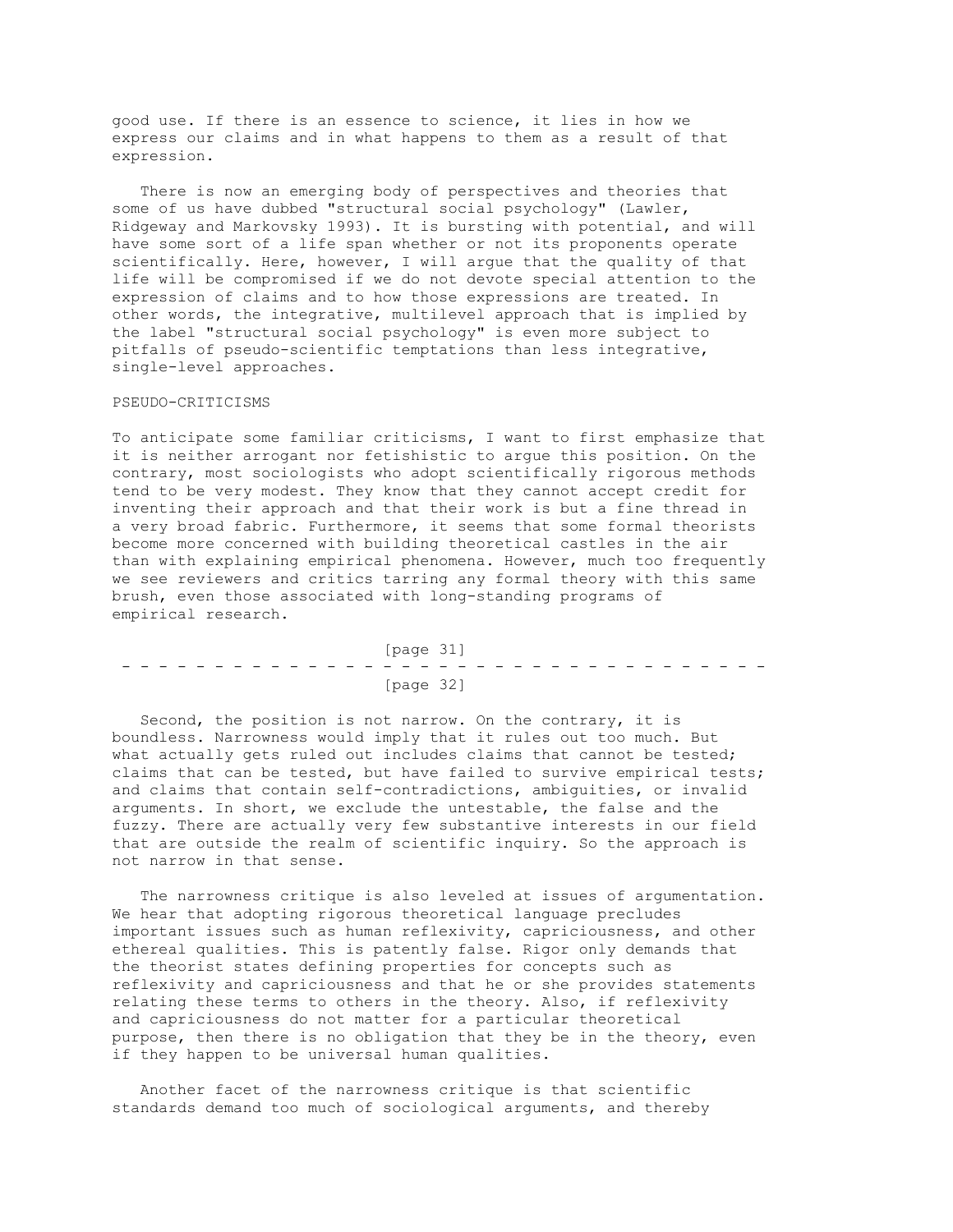stifle them. This claim has a surface reasonableness until one examines it a little more closely. It suggests that lowered standards are justified because our subject matter is difficult. It is not easy to come up with really tight, solid theories, so we should settle for looser, feebler ones. It also suggests that we are justified in dissuading one another and our students from scrutinizing theories too carefully, that doing so shows a sort of fetish with form over content. But we must remember that, when the form is not there, neither is the content. If structural social psychologists want to adopt standards that allow or promote ambiguity of terms and invalidity of arguments, then they must be prepared to admit that they have no theoretical standards. As a group, we do not want this to occur because it will totally politicize the testing, acceptance and rejection of theories.

 To deflect a third common criticism: all else being equal, rigorous arguments are not generally more difficult to understand than looser ones. I am baffled by those who assert that, by not defining their terms and by not subjecting their own arguments to logical analysis, they are somehow producing a work that is more easily communicated. If communicating a theory means getting others to share one's understanding of its terms, its claims and its consequences, then one must tell them what those terms mean and how to go about deriving the same conclusions. By not defining terms, one allows the uncritical consumer to experience a feeling of comprehension since the consumer has inferred his or her own meanings. These are unlikely to be the theorist's intended meanings, however, and so communication has not really taken place at all.

 [page 32] - - - - - - - - - - - - - - - - - - - - - - - - - - - - - - - - - - - [page 33]

 Fourth, scientific theorizing is not mere rhetoric, any more than a book consists of mere letters on pages. Theories build codified systems of meaning. If those systems develop in conjunction with stringent testing, then they will have empirical import that reaches beyond unaided insights and intuitions.

## THEORY VS. OUASI-THEORY

If structural social psychology develops in accord with other sociological sub-disciplines, then it will probably be long on quasitheorizing and short on theory-building. By "quasi-theorizing" I mean efforts to develop perspectives, interpretive schemes, metatheories, agendas, and the like. I want to urge structural social psychologists to learn to distinguish these from a narrower, but more useful, definition of "theorizing" because there are some crucial differences: Unlike theories, quasi-theories are not held to any consistent set of communicative, logical, or empirical standards.

 Quasi-theories best serve when they inspire us to theorize, but are pointless when mistaken for theories and debated as to their truthfulness. Most of what is called sociological theorizing is debate over quasi-theories. As such, along with others in sociology and the other sciences, I think it is worth reserving the term "theory" for a more restricted class of objects, namely sets of logically related statements comprised of well-defined terms that survive harsh tests.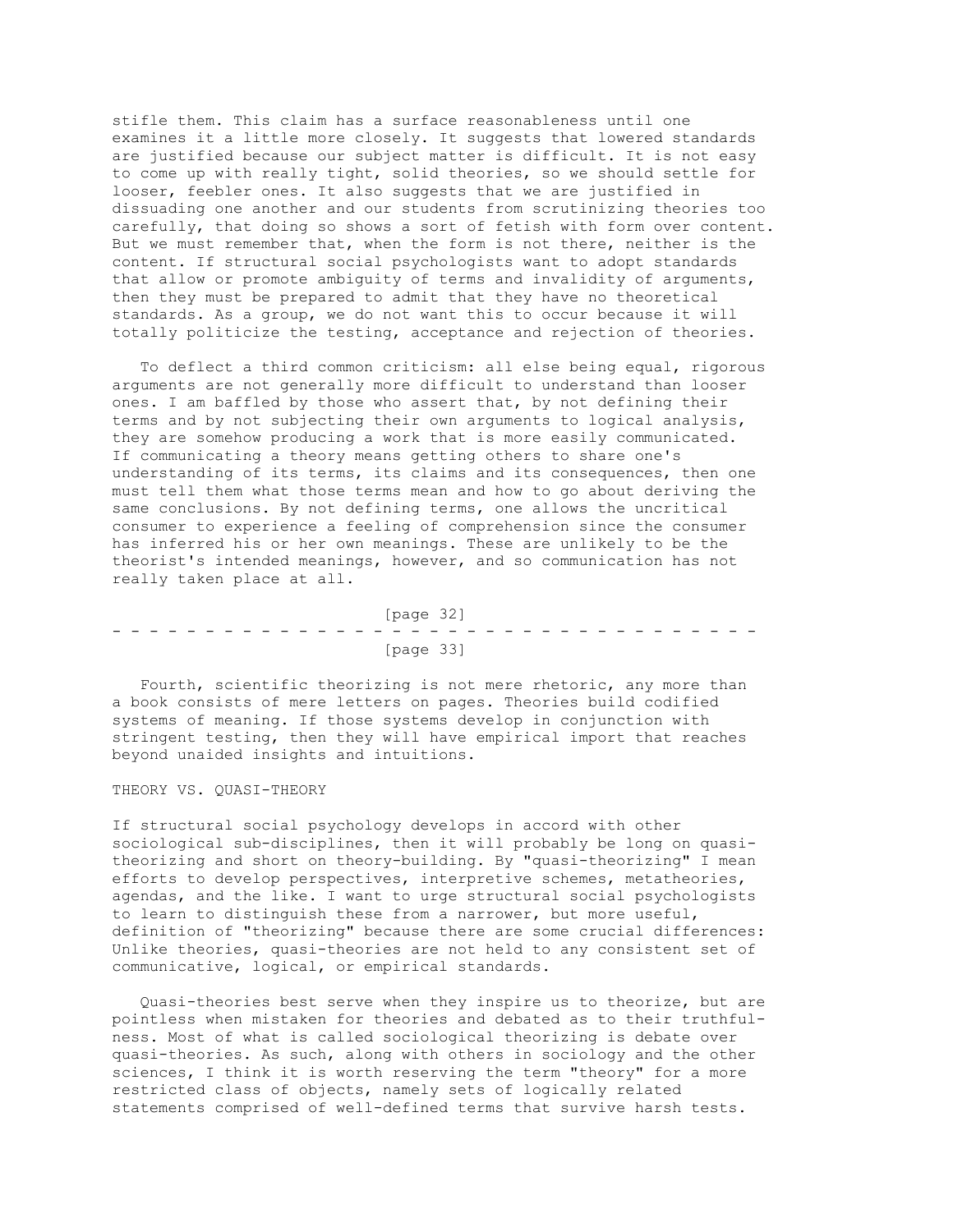## QUALITIES AND CONSEQUENCES OF THEORETICAL RIGOR

Interestingly, despite all the talk for and against scientific theorizing in sociology, such theorizing is not so much an ideological starting point as it is the result of implementing a small set of conventions. Taken one at a time, those conventions are much less debatable and controversial than more diffuse questions about whether sociology can or should be scientific. These are summarized in Table 1, a list of eight desirable qualities for theories. I will briefly summarize them here, referring those who desire more detail to Cohen (1989).

TABLE 1: GENERAL PROPERTIES OF THEORETICAL STATEMENTS

(1) free of contradiction

- (2) free of ambivalence
- (3) communicable
- (4) abstract
- (5) general
- (6) precise
- (7) parsimonious
- (8) conditional

 [page 33] - - - - - - - - - - - - - - - - - - - - - - - - - - - - - - - - - - - [page 34]

 (1) A theory containing a contradiction loses all explanatory power because any such argument is always logically false, whatever its content.

 (2) Ambivalent statements such as "gender may affect attitudes" are ineffectual in theories because they are always logically true, regardless of content.

 (3) Communicability requires theories to be accessible to interested others--adherents and skeptics alike--so that they can understand the theory well enough to submit it to stringent tests.

 (4) Abstractness is the quality of not being bound to specific objects, times and places. Theories help to explain particulars, but also must transcend them. Abstract theories often contain terms unlike any used in everyday discourse. Though perhaps counterintuitive to some, this can be a great asset when the terms are well-chosen and sharply defined insofar as theories are supposed to provide insights which go beyond everyday points of view and familiar empirical instances.

 (5) Theories are general to the extent that their statements are both interpretable and corroborated for a large number and variety of cases. The criterion of abstractness does not anchor the theory in empirical reality; the criterion of generality does. Interpretability thus requires the terms of the theory to be connected to many and varied empirical instances, whereas corroboration requires that the theoretical assertions built from those terms are verified through observation.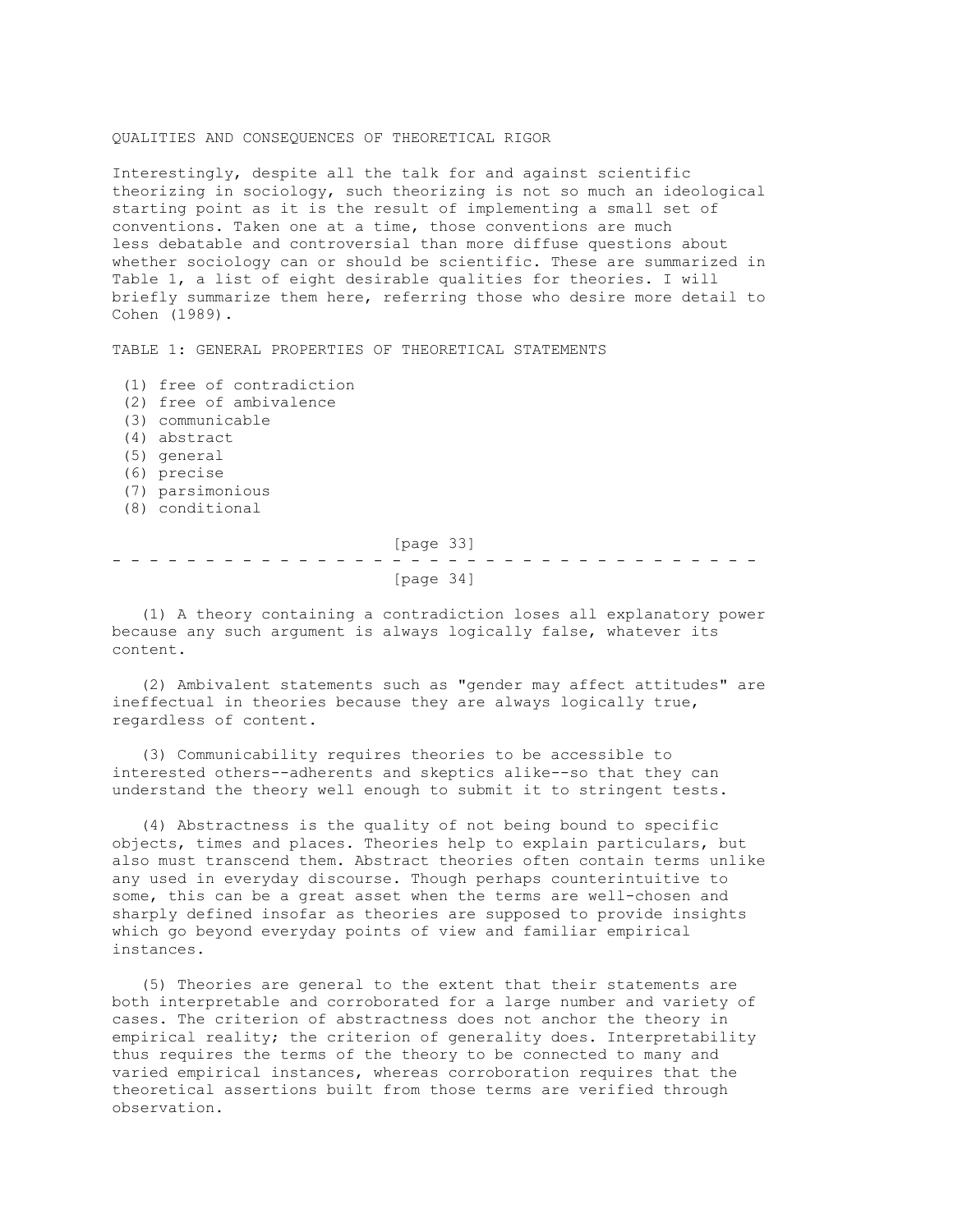(6) Theories are precise to the degree that they generate accurate and detailed statements about phenomena.

 (7) The criterion of parsimony demands that, all else being equal, smaller theories are preferred to larger ones. If Theory A can generate the same hypotheses as Theory B while employing fewer terms and fewer assumptions, then Theory A is preferred. Parsimony facilitates communicability and provides greater opportunity to explore logical entailments.

 (8) Finally, Cohen (1989) cites three ways that theories are conditional: (i) They contain chains of logically related conditional statements that predicate the state or level of one concept on that of another. Without these types of statements there is nothing to test. (ii) Initial conditions[1] employ definitions of terms to bridge the theoretical and empirical realms, allowing us to derive hypotheses about real-world phenomena. (iii) Scope statements formulate domains within which hypotheses may be tested. Without them, a theorist is either deceiving herself or trying to deceive others as to the true generality of his or her theory.

 [page 34] - - - - - - - - - - - - - - - - - - - - - - - - - - - - - - - - - - - [page 35]

 By offering these criteria, I am not implying that we must force ourselves to think in ways that avoid their violation or to avoid all forms of scholarly discourse that fail to measure up. Good theorizing may be born of illogical and ill-defined progenitors. The critical point is to know the difference.

 A variety of methods satisfy the eight criteria. One need not decide upon a particular method of constructing theories. Rather, as one works with a theory, trying to balance such qualities as parsimony, generality and communicability, one finds oneself becoming interested in properties of the conceptual system and the logical structure of the arguments.

 In general, these methods promote a kind of openness that, in turn, promote cumulative growth. When enough people in a field agree that it is the terms and relations of explicit theoretical statements that are to be the focus of debate and research, then it no longer matters who wrote them, what he or she "really" meant, or who believes that it does or does not matter. Egos are removed from the loop, and theoretical analysis and critique rise above latent or manifest meanness. It also relieves individuals of the burden of trying to convince others that they know a great deal, and focuses attention on what really matters: whether the theory explains what it is supposed to. To borrow an abstract and general notion of Shakespeare's, the theory's the thing.

 Another reason for adhering to these criteria is avoiding the error of reification, a confusion of the symbolic elements of the theory with some "reality" to which it purportedly applies. Theoretical statements create a virtual reality, a system of idealized entities, relations and processes that possess only the properties assigned to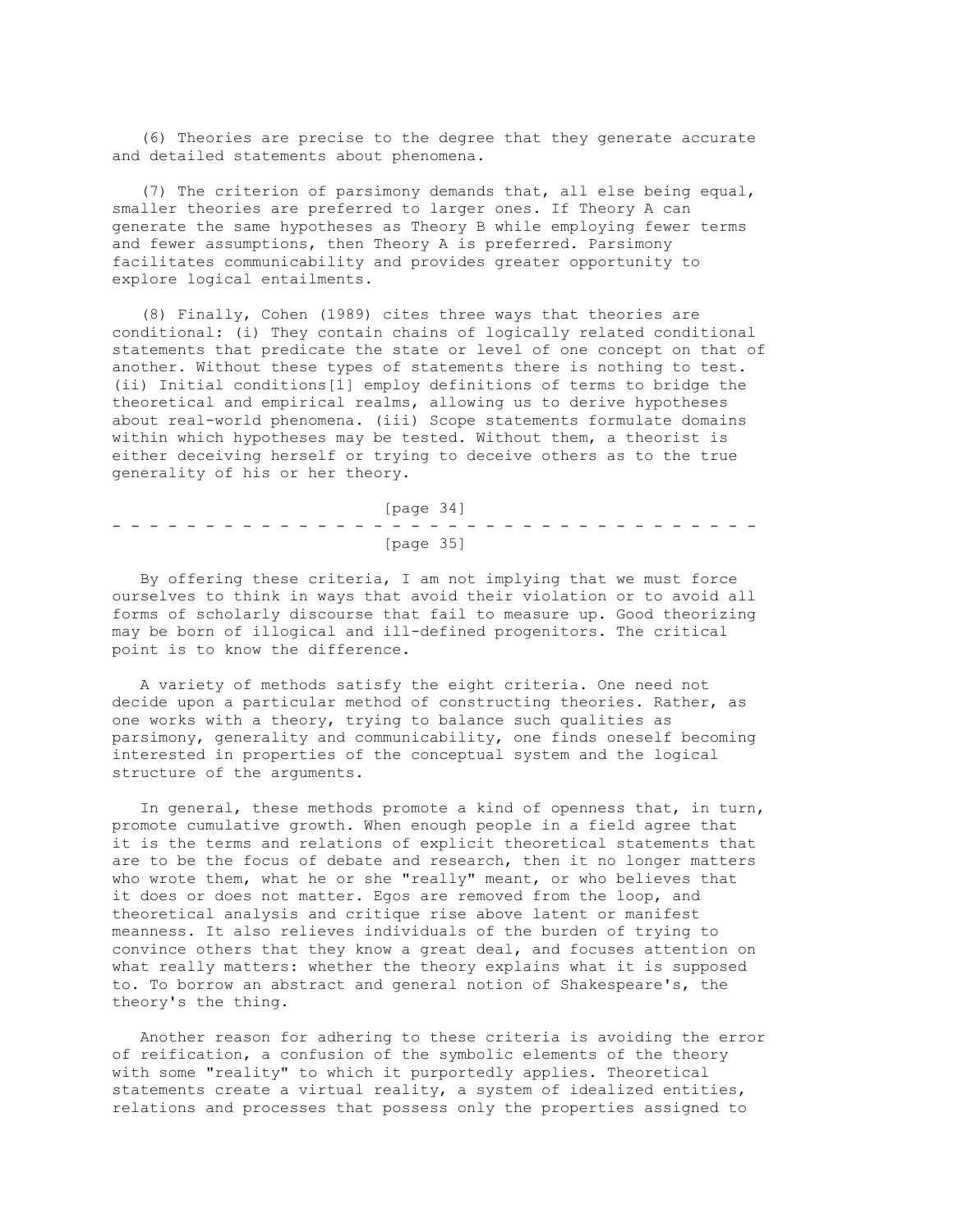them by the theorist, along with whatever consequences follow from those assignments. As such, the theory is a sort of artificial lens through which we may view certain phenomena and see things that we might not have otherwise. Problems arise when one assumes that the statements of a theory do more than this, that they are "descriptive" of empirical phenomena or can be used as "sensitizing" frameworks. Empirical description and creative interpretation are essential to the theory-building process. However, any conception of theories that permits them to possess these qualities will be a weak one. At minimum, the product sacrifices communicability, abstractness and generality. On the other hand, the theorist must build the virtual reality with some care, since all that s/he wishes to say with the theory, and none of what s/he wishes not to say, must be communicated to others. The benefit is protection against misinterpretations, misapplications, and inappropriate tests.

 [page 35] - - - - - - - - - - - - - - - - - - - - - - - - - - - - - - - - - - - [page 36]

#### MULTILEVEL THEORIES

For the present purposes, adopting norms of explicit and rigorous theorizing provide another important service: they facilitate multilevel theory-building. Beautiful and useful multilevel theories have developed in virtually all other scientific fields. Furthermore, current knowledge about social systems is comparable to premultilevel conceptions in these other fields: (1) A fair amount is known about the properties and behaviors of micro and macro level units; (2) there is some consensus among scholars with macro interests that, for certain problems, understanding micro foundations may be useful; and (3) many scholars with micro interests want to demonstrate the macro implications of their ideas. When cross-level connections are forged, complexities get bracketed and simplified, and new theoretical tasks are placed into clearer focus.

 Sociology and social psychology have some superb multilevel theories with varying degrees of development and activity. Here I will mention just two areas, but note that there are several others. First, theories employing social network models are often among the most explicitly and naturally multilevel. They generally consider causal interactions bridging across structures, sub-structures, positions, and sometimes actors in positions. Ronald Burt's (1981) "Toward a Structural Theory of Social Action," James Coleman's (1990) "Foundations of Social Theory," and Thomas Fararo's (1989) "The Meaning of General Theoretical Sociology" are notably rigorous in their integration of models of the interests and judgments of humans in relational structures, organizations, stratification systems or institutions.

 A second area showing multilevel theoretical activity was inspired by the so-called "problem of collective action": self-interested actors come to invest resources for collective goods rather than refusing to contribute and simply enjoying the benefits. This work has a strong multilevel flavor and fits squarely with the structural social psychology agenda. It is directed at explaining emergent group phenomena based on mutually contingent choices of actors in those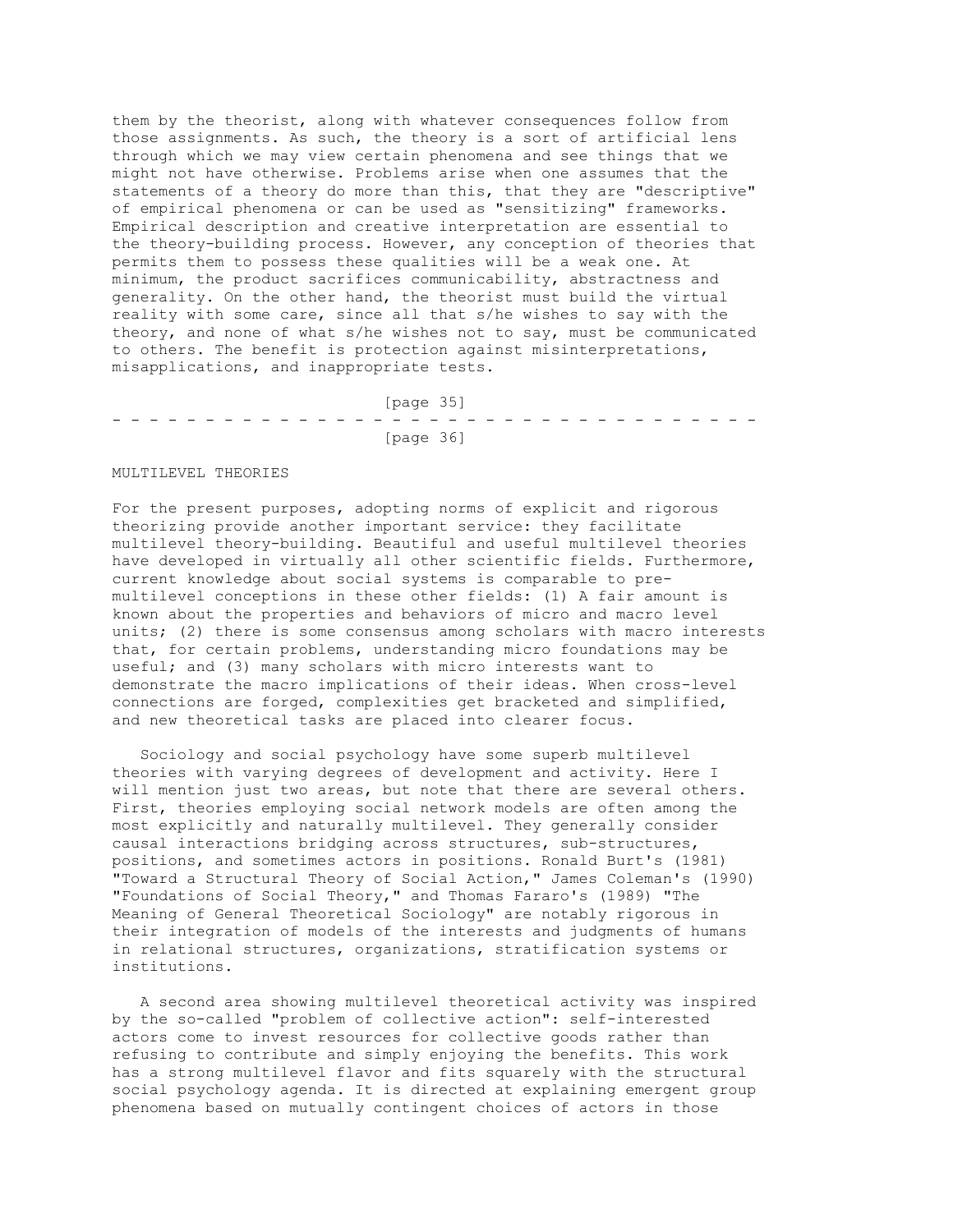groups. The most rigorous of this research uses computer simulations to express with precision its theoretical assumptions and to capture dynamics too complex for intuitive approaches. Theories of Oliver and Marwell (Oliver, Marwell and Teixeira 1985; Oliver and Marwell 1988a, 1988b), Heckathorn (1988, 1989, 1990) and Macy (1990, 1991a, 1991b) are exemplary, and to varying degrees integrate network structural models.

 Ironically, in the several volumes on micro-macro linkages in sociology that have appeared in the last decade, multilevel theories such as those noted above are scarcely cited. Most of the talk concerns strategies for theorizing rather than actual theorizing. For example, there is much debate about what conceptual linkages are best, without concomitant efforts to develop theories that utilize those concepts and linkages.

 [page 36] - - - - - - - - - - - - - - - - - - - - - - - - - - - - - - - - - - - [page 37]

### MULTILEVEL CRITERIA

Having explored the concept of multilevel theories, let us now consider a set of general criteria for them. The actual criteria exist in set theoretic language (manuscript available from the author), but also lend themselves rather well to the less formal summarization below. In this scheme, multilevel theories extend unilevel theories, which, in turn, are aggregates of theoretical building blocks called "theory units." As shown in Table 2, a theory unit is a set with five elements, each of which is also a set:

TABLE 2: THEORY UNIT

- TU ==  $\{C, S, P\}$ , where
	- C = theoretical concepts
	- S = scope statements
	- $P = two conditional theoretical statements, e.g., "If x1, then y1"$ and "If x2 then  $y2$ ", logically linked so that  $y1 = x2$ .

Note: "==" indicates an "equivalence" relation

Theoretical statements and scope statements consist of theoretical concepts and logical connectives. Some concepts are expressed as primitive (undefined) terms, and the rest are defined terms where definitions consist of primitive terms and/or previously defined terms. Logical connectives are defined outside of the theory, e.g., through a particular mathematical branch. Theoretical statements are known by such labels as axioms, propositions, premises, or assumptions. In short, the TU is a knowledge generator, bringing together defined terms and logically connected statements in an explicit domain.

 In turn, theories are comprised of interconnected TUs, those interconnections being defined by the criteria shown in Table 3. Simply stated, the TUs must overlap in their scope, language and logic.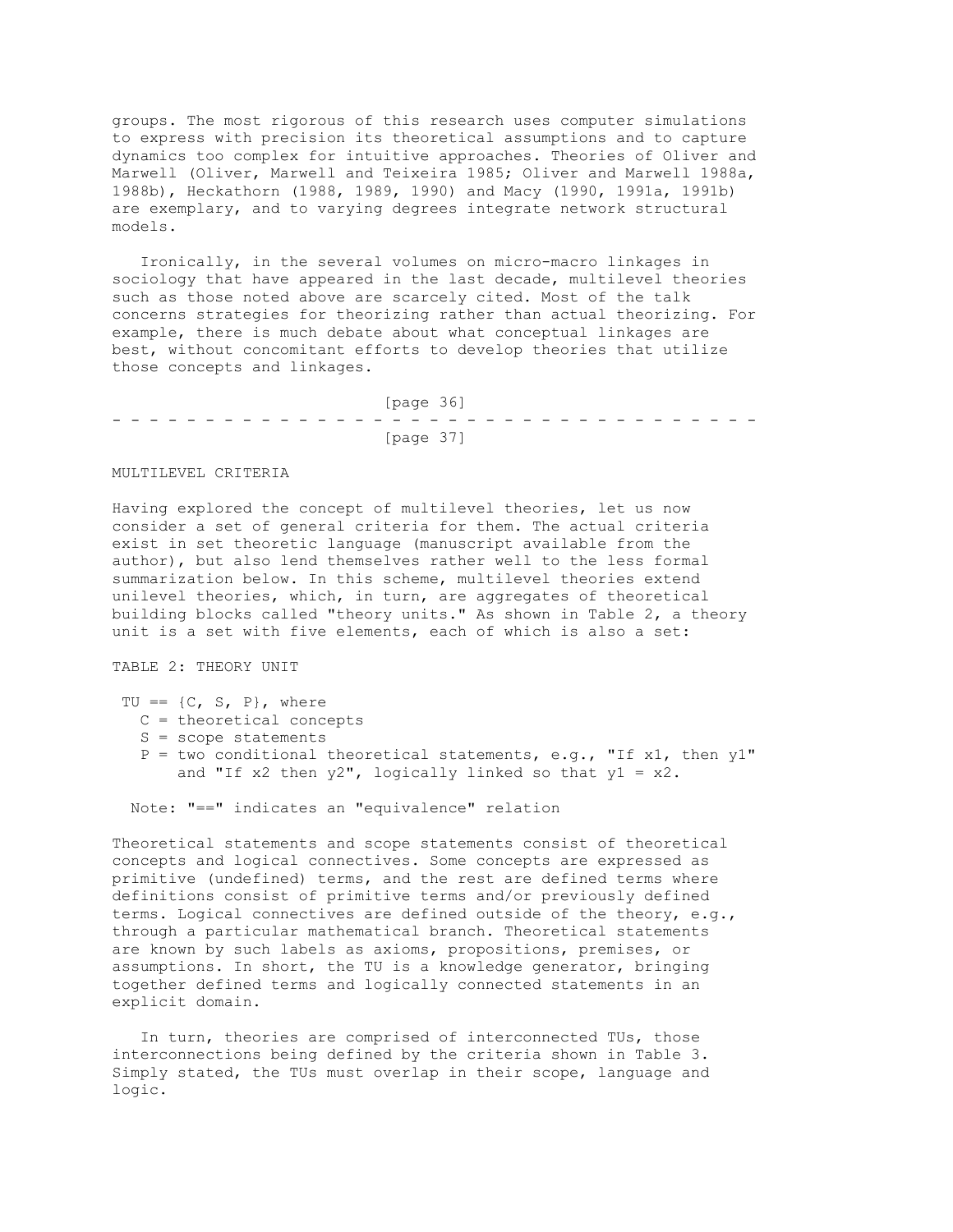#### TABLE 3: CRITERIA FOR THEORIES

Given more than one TU, a theory exists if and only if

(1) all have at least some shared S

(2) each has C shared with at least one other

(3) each logically connects with at least one other

 [page 37] - - - - - - - - - - - - - - - - - - - - - - - - - - - - - - - - - - - [page 38]

Thus, theory units only combine to form a theory when they all have at least one scope statement in common. Otherwise, some theoretical statements would not be applicable under the same conditions for which other statements would apply. The second condition requires that every TU intersect with at least one other TU, thereby providing a conceptual "interface" through which TUs may inform one another. To then require logical connections among TUs means simply that each TU must have either an antecedent clause ("x" in "If x...") that also serves as a consequent ("y" in "...then y") in another TU, or the reverse. This permits TUs to be linked into longer chains of theoretical reasoning.

Multilevel theories (Table 4) require two further sets of criteria:

TABLE 4: CRITERIA FOR MULTILEVEL THEORIES

- (1) Containment Conditions
	- (a) there are statements at two or more levels of analysis
	- (b) units at higher levels contain units at lower levels
	- (c) a higher-level unit contains multiple lower-level units
- (2) Bridging Conditions
	- (a) there is a conditional statement in which the level of the antecedent differs from that of the consequent, or
	- (b) the subject of the higher-level statement is defined in terms of the lower-level subject.

Containment conditions ensure that there are at least two distinct units of analysis in the theory with multiple instances of one unit contained within single instances of the other. The latter condition both reflects the way multilevel theorizing is implemented in other sciences and rules out trivial cases of single-instance lower-level units, e.g., an army of one.

 The bridging conditions allow two kinds of cross-level linkages. First, there may be a conditional statement that links two levels of analysis, e.g., "If actors make only short-run self-interested judgments, then the social system they comprise will disintegrate at an accelerating rate." Second, the link may be accomplished through a definition, e.g., "A class system exists if and only if socioeconomic strata form a transitive hierarchy."

 Although it is not my purpose in this brief document to contrast the foregoing criteria with alternative formulations, it should be useful to draw a few comparisons with Coleman's (1987, 1990) popular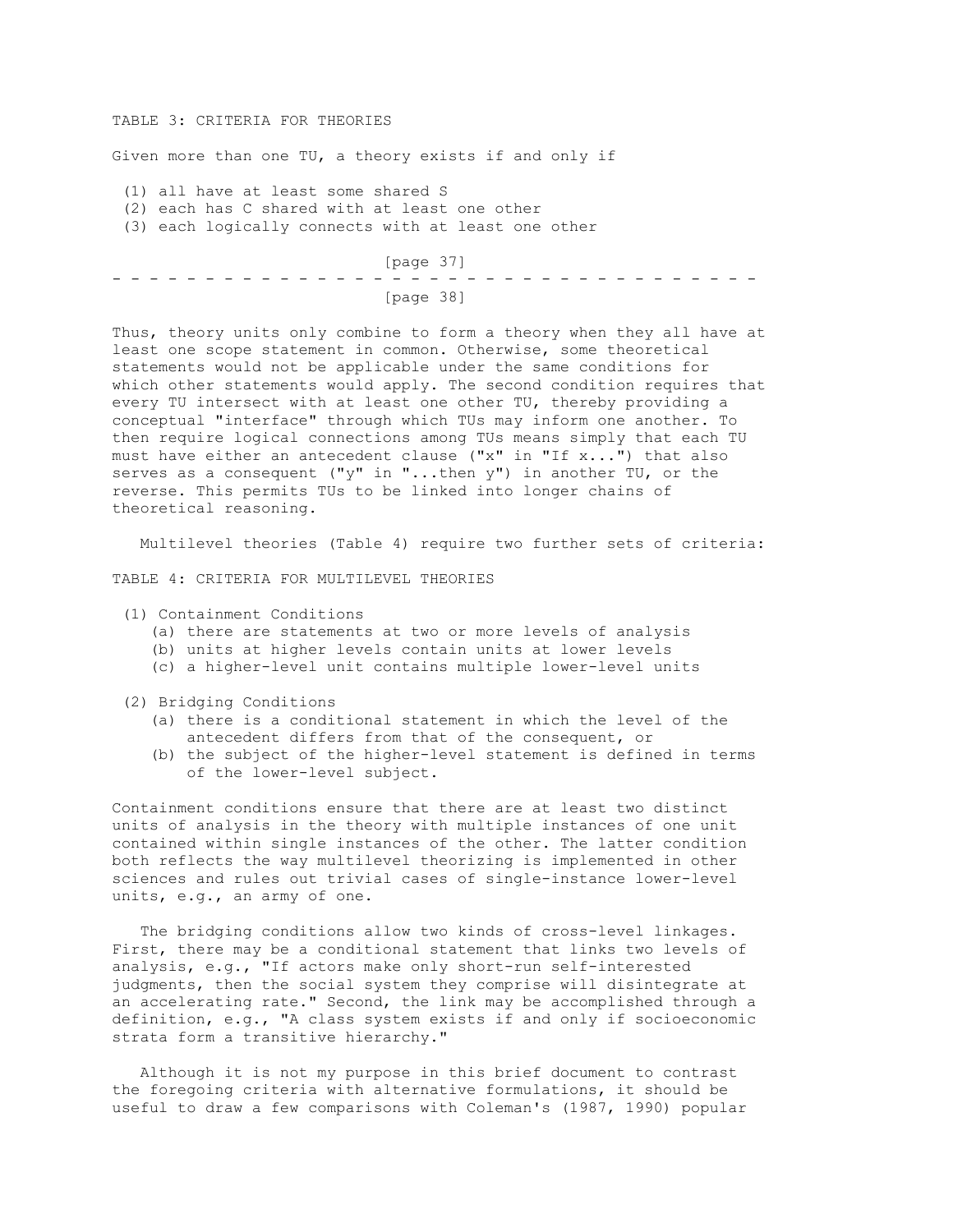argument for micro-macro linkage in sociology.

 [page 38] - - - - - - - - - - - - - - - - - - - - - - - - - - - - - - - - - - - [page 39]

 Coleman's mission was to offer guidelines for explaining the relationship between a macro antecedent and a macro consequent by bridging to a micro level of analysis. This allows, for example, the explanation of the effects of Protestantism on capitalism by (1) bridging from Protestantism "down" to particular values held by individuals, (2) from those values "across" to certain individual economic behaviors, and then (3) "up" to capitalism. In Coleman's discussions, the "macro" always refers to a social system and the "micro" is always thought of as individual persons.

 Coleman thus offered criteria (of a sort) for one kind of multilevel theory, a type that is and should be of great interest to many sociologists. In contrast to what I have offered, however, he did not set out to incorporate more fundamental criteria from the realm of theory construction, i.e., the semantic and logical requisites for well-formed theories, or the role to be played by scope conditions. Furthermore, he neither addressed nor ruled out alternative multilevel theoretical patterns which are explicitly permitted in my conceptualization. For example, a theory that only explains a micro process in terms of a macro condition could satisfy my criteria but not Coleman's. Importantly, in fact, much of what constitutes multilevel theorizing in other scientific disciplines would not conform to Coleman's specification. Finally, Coleman restricted his units of analysis to individual humans and to social systems. Again, while these units hold much interest for sociologists and others, they are not the only units that may be incorporated into multilevel social scientific theories. For example, Network Exchange Theory (Markovsky, Willer and Patton 1988; Lovaglia, Skvoretz, Willer and Markovsky 1995) simultaneously incorporates assumptions about individual judgments and actions, dyadic exchange conditions and processes, and social network configurations.

STRUCTURAL SOCIAL PSYCHOLOGY: AN EMERGING PSEUDO-SCIENCE?

It will be tempting to not bother with criteria such as these. They require time and attention, and the payoffs in theory are largely unappreciated. By ignoring them, however, we can be assured that structural social psychology will come to manifest many of the hallmarks of pseudoscience (e.g., Radner and Radner 1982). For instance, with "research by exegesis," the words of esteemed others- usually deceased--are taken as sage and beyond question. All that remains is to interpret specific cases in light of this received wisdom. Another hallmark is "looking for mysteries." For us, this means chasing after and trying to explain particular interesting phenomena in an ad hoc manner. Other markers of pseudoscience include a grab-bag use of evidence, offering irrefutable hypotheses, explanation by scenario, and refusal to revise in light of criticism. All of these warning signs are flashing in various corners of our discipline, sometimes near the center, too, and sometimes in bright colors and stunning combinations. We ought to avoid them, but we need to first educate ourselves about them.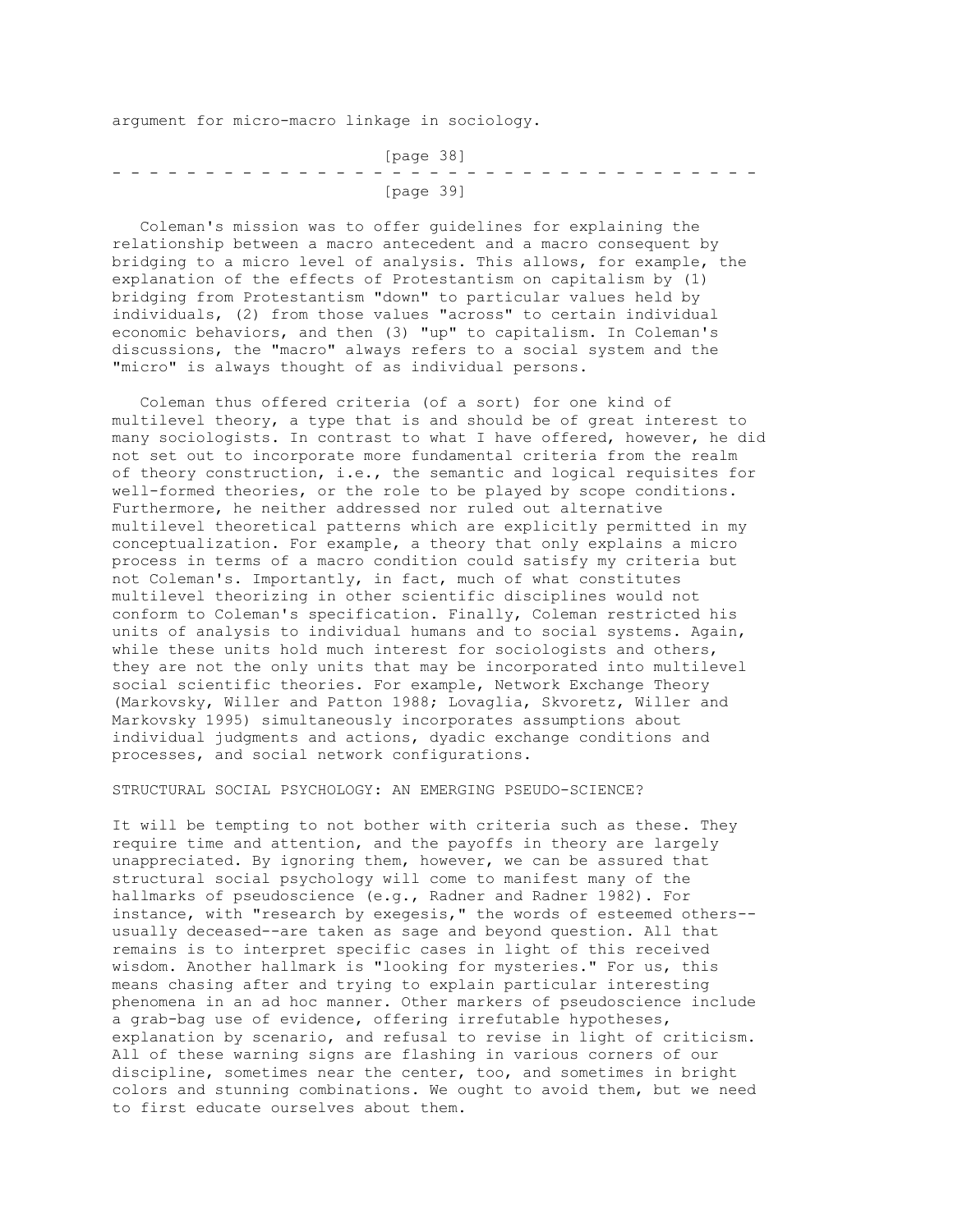| [page 39] |  |  |  |  |  |  |  |  |  |  |  |  |  |  |           |  |  |  |  |  |  |  |
|-----------|--|--|--|--|--|--|--|--|--|--|--|--|--|--|-----------|--|--|--|--|--|--|--|
|           |  |  |  |  |  |  |  |  |  |  |  |  |  |  |           |  |  |  |  |  |  |  |
|           |  |  |  |  |  |  |  |  |  |  |  |  |  |  | [page 40] |  |  |  |  |  |  |  |

CONCLUSION: THE EVOLUTION OF NEBULOUSNESS

 To conclude, I would like to describe a process that I will call the evolution of nebulousness. Evolutionary epistemologists have likened theory growth to evolution by natural selection. Ideas, whatever their sources, are thrown into keen competition with one another. Survival depends on relative fitness, or resistance to empirical falsification. Natural selection is uncompromising. When one species is less fit than another, its environmental impact diminishes along with its members. Similarly, when a scientific collective is uncompromising in applying stringent theoretical criteria, unfit ideas diminish in their impact.

 Whereas natural selection is a physical process, idea selection has a visible hand. The human factor comes into play, and the evolutionary epistemology can break down if left unattended. When the eight basic criteria are not collectively enforced, what evolves instead of knowledge is nebulousness, the progeny of which are unfit ideas kept alive by extraordinary means. The proponents of such ideas hide them behind perspectives, frameworks and metatheories, never really putting them to the test. They appear to live on--if one could call that living. But there is a stiff price paid in improvements forgone.

 Astrologers are proud of the fact that their essential ideas have remained unchanged for around two millennia. As we know, however, their language of prediction excludes practically nothing, so the ideas do not improve. The field is stable not because it works so well, but because it is utterly stagnant.

 Structural social psychology, with a domain and range that is perhaps broader than those of either sociology or social psychology, could be the astronomy of the social sciences. This can be accomplished without sacrificing any of our substantive interests- families, emotions, personality, networks, perceptions, self, status, justice, power, etc. We must continually check the semantic and logical structures of our own theories and those of others, and we must train our students to do so as well. Further, we must lay bare the flaws that we discover and focus our attention on them, rather than trying to sweep them under the rug with irrelevant rhetoric. Yet, without a collective interest in upholding stringent criteria for the semantic and logical structures of our multilevel theories, structural social psychology will only be another in a series of social astrologies that have retreated into nebulousness or passed on with their founders.

 [page 40] - - - - - - - - - - - - - - - - - - - - - - - - - - - - - - - - - - - [page 41]

ENDNOTES

[1] As pointed out by a reviewer, this is not the only meaning for the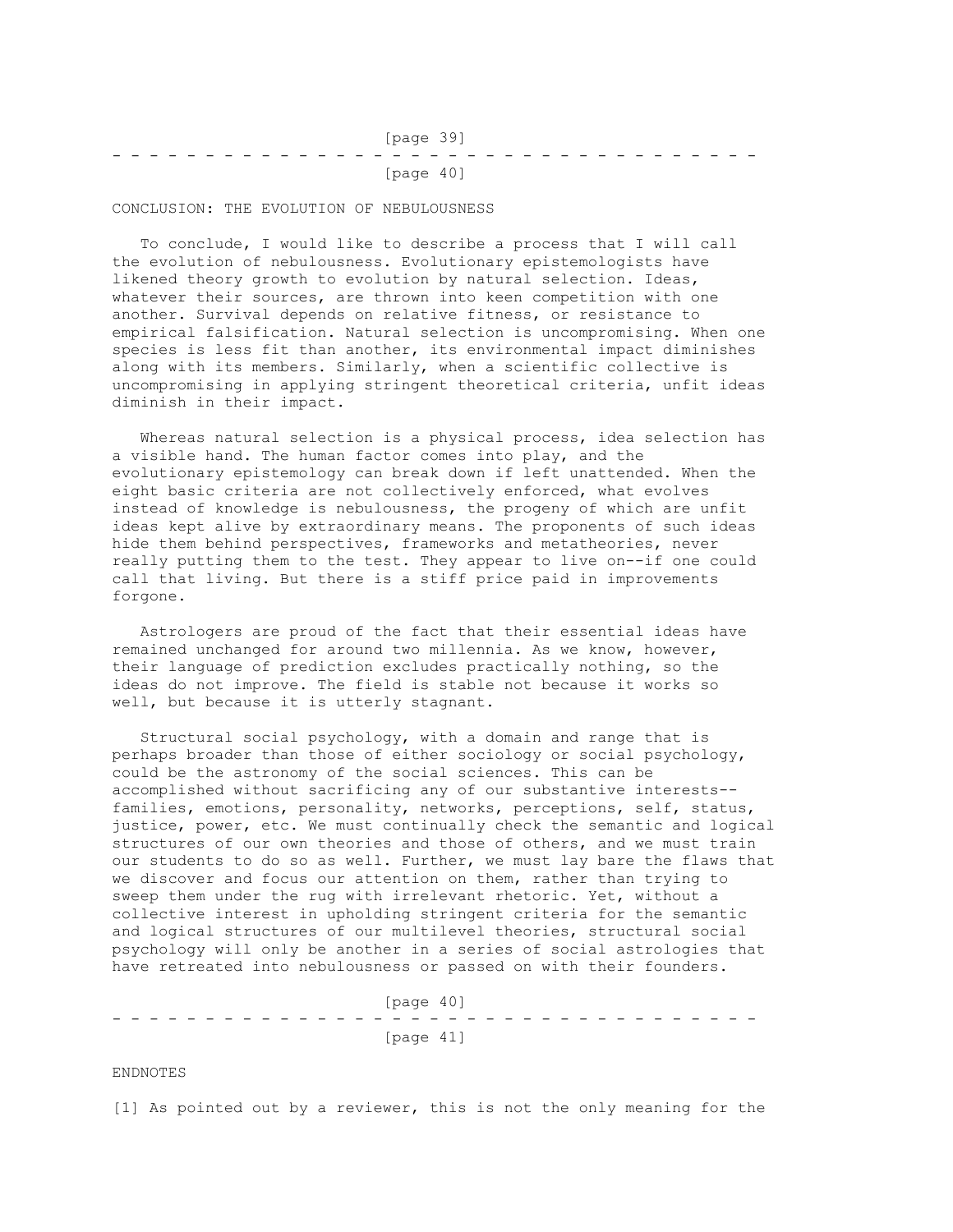expression "initial condition." It is perhaps better known in the empirical sciences as the set of starting values for the parameters of a dynamic process.

#### REFERENCES

Burt, Ronald S. 1981. Toward a Structural Theory of Action. New York: Academic Press.

Cohen, Bernard P. 1989. Developing Sociological Knowledge (2nd Edition). Chicago: Nelson-Hall.

Coleman, James S. 1987. "Microfoundations and macrosocial behavior." In Jeffrey C. Alexander, Bernhard Giesen, Richard Munch and Neil J. Smelser (eds.), The Micro-Macro Link. Berkeley: University of California Press.

---. 1990. Foundations of Social Theory. Cambridge, MA: Harvard University Press.

Fararo, Thomas J. 1989. The Meaning of General Theoretical Sociology. Cambridge: Cambridge University Press.

Heckathorn, Douglas D. 1988. "Collective sanctions and the creation of prisoner's dilemma norms." American Journal of Sociology 94:535-562.

---. 1989. "Collective action and the second-order free-rider problem." Rationality and Society 1:78-100.

---. 1990. "Collective sanctions and compliance norms: a formal theory of group-mediated social control." American Sociological Review 55:366-384.

Lovaglia, Michael, John Skvoretz, David Willer and B. Markovsky. 1995. "Negotiated Exchanges in Social Networks." Social Forces 74(1):123- 155.

Macy, Michael W. 1990. "Learning theory and the logic of critical mass." American Sociological Review 55:809-826.

---. 1991a. "Chains of cooperation: threshold effects in collective action." American Sociological Review 56:730-747.

---. 1991b. "Learning to cooperate: stochastic and tacit collusion in social exchange." American Journal of Sociology 97:808-43.

 [page 41] - - - - - - - - - - - - - - - - - - - - - - - - - - - - - - - - - - - [page 42]

Markovsky, Barry, David Willer and Travis Patton. 1988. "Power relations in exchange networks." American Sociological Review 53:220- 236.

Oliver, Pamela E., Gerald Marwell and Ruy Teixeira. 1985. "A theory of the critical mass. I: interdependence, group heterogeneity, and the